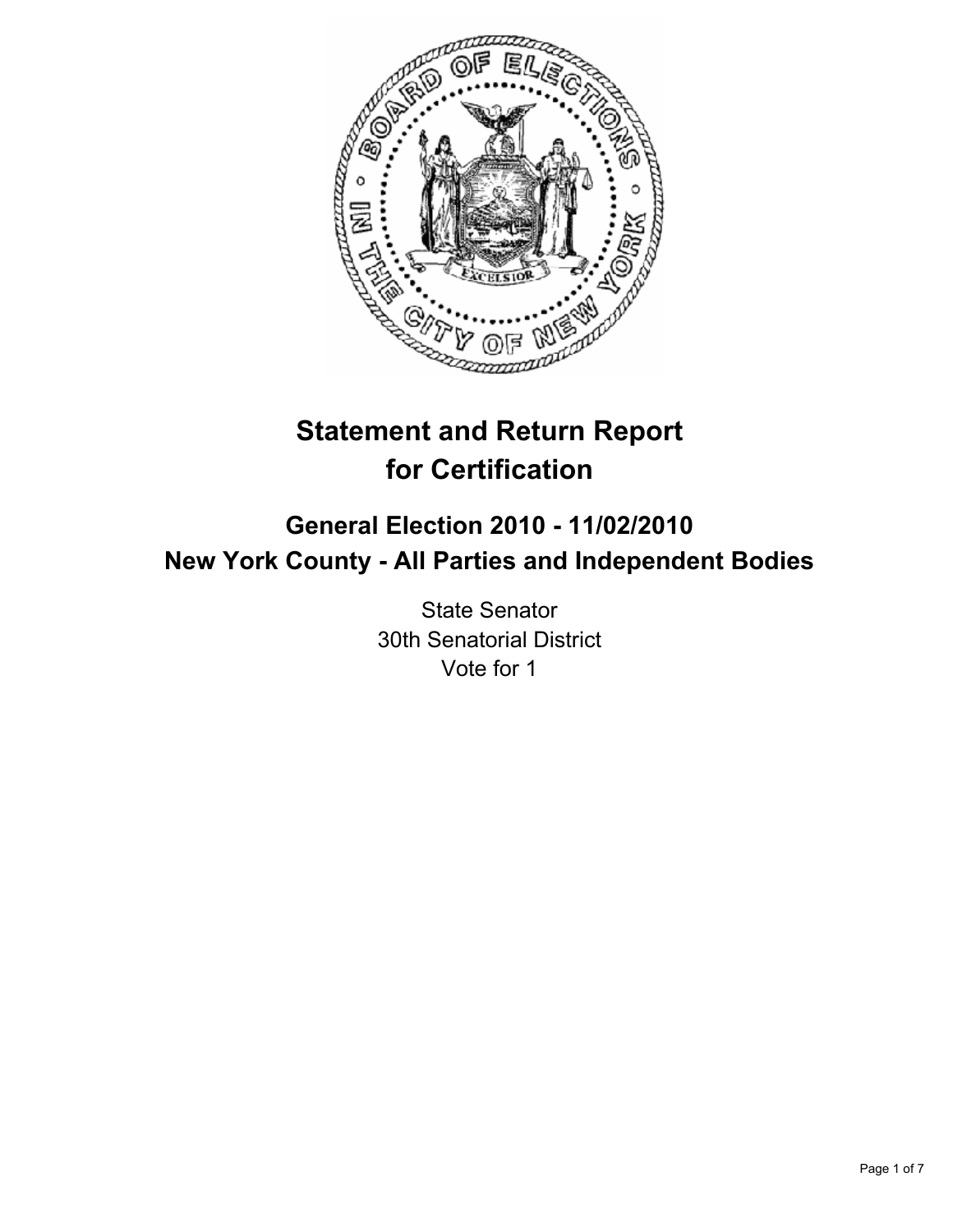

| PUBLIC COUNTER                    | 2,365 |
|-----------------------------------|-------|
| <b>EMERGENCY</b>                  | 0     |
| ABSENTEE/MILITARY                 | 87    |
| <b>AFFIDAVIT</b>                  | 51    |
| <b>Total Ballots</b>              | 2,548 |
| BILL PERKINS (DEMOCRATIC)         | 1,651 |
| DONAL YARBROUGH (REPUBLICAN)      | 352   |
| BILL PERKINS (WORKING FAMILIES)   | 264   |
| <b>BASIL SMIKLE (WRITE-IN)</b>    |       |
| KRISTINA EXLINE MANSON (WRITE-IN) | 1     |
| NO NAME (WRITE-IN)                |       |
| <b>Total Votes</b>                | 2,270 |
| Unrecorded                        | 278   |

| <b>PUBLIC COUNTER</b>           | 7,627 |
|---------------------------------|-------|
| <b>EMERGENCY</b>                | 0     |
| ABSENTEE/MILITARY               | 108   |
| <b>AFFIDAVIT</b>                | 290   |
| <b>Total Ballots</b>            | 8,033 |
| BILL PERKINS (DEMOCRATIC)       | 6,223 |
| DONAL YARBROUGH (REPUBLICAN)    | 320   |
| BILL PERKINS (WORKING FAMILIES) | 380   |
| <b>BASIL SMIKLE (WRITE-IN)</b>  | 1     |
| KATHERINE SPAULDING (WRITE-IN)  | 1     |
| MARTIN BLAKE (WRITE-IN)         | 1     |
| NO NAME (WRITE-IN)              | 1     |
| NONE (WRITE-IN)                 | 1     |
| VOID (WRITE-IN)                 | 1     |
| <b>Total Votes</b>              | 6,929 |
| Unrecorded                      | 1,104 |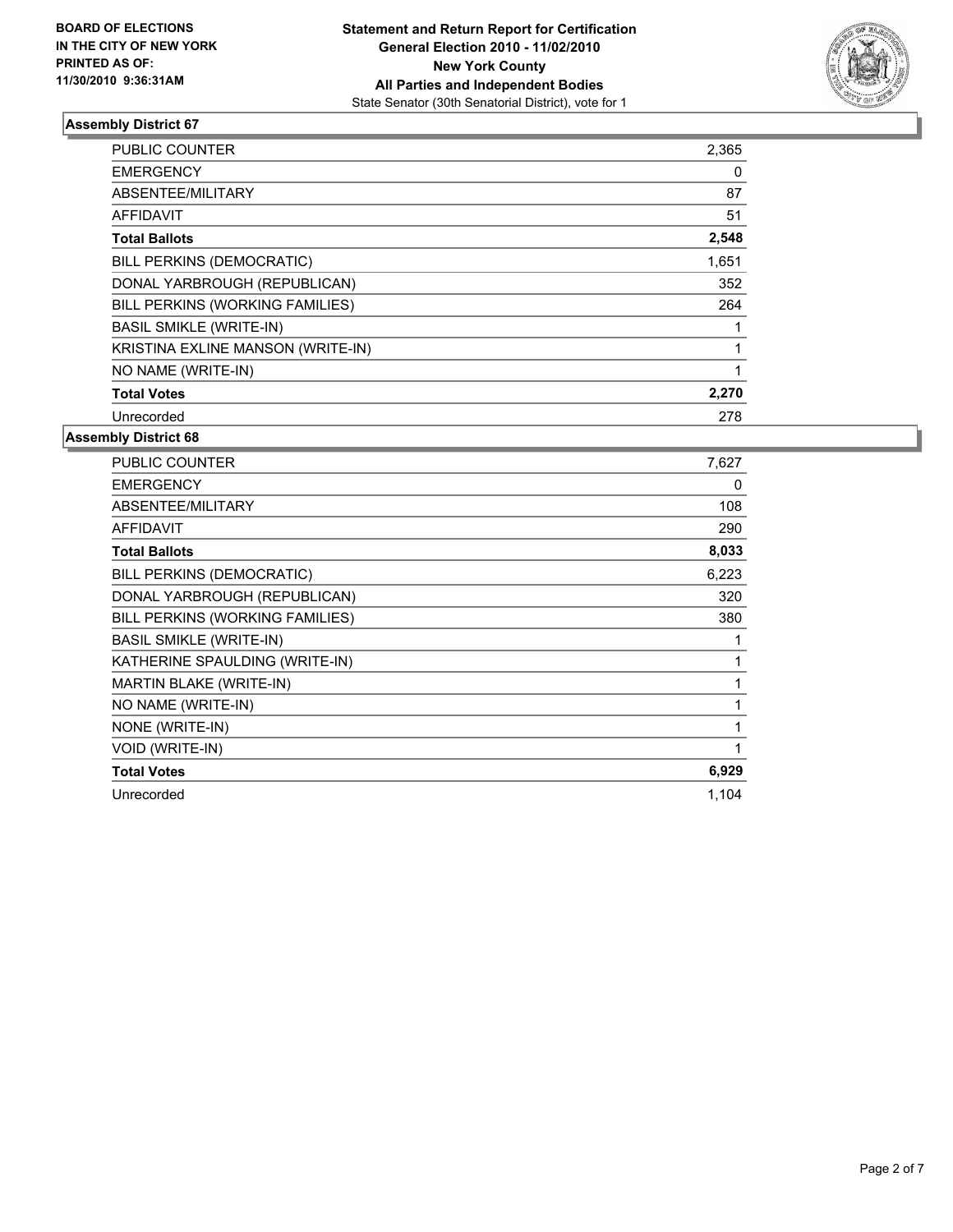

| PUBLIC COUNTER                  | 23,439                  |
|---------------------------------|-------------------------|
| <b>EMERGENCY</b>                | 0                       |
| ABSENTEE/MILITARY               | 610                     |
| <b>AFFIDAVIT</b>                | 677                     |
| <b>Total Ballots</b>            | 25,026                  |
| BILL PERKINS (DEMOCRATIC)       | 17,515                  |
| DONAL YARBROUGH (REPUBLICAN)    | 2,035                   |
| BILL PERKINS (WORKING FAMILIES) | 2,663                   |
| ALAN ARBEL (WRITE-IN)           | 1                       |
| ALBERT MISHAUN (WRITE-IN)       | $\mathbf{1}$            |
| <b>BASIL SMIKE (WRITE-IN)</b>   | 1                       |
| <b>BASIL SMIKLE (WRITE-IN)</b>  | 1                       |
| DANA SANDERSON (WRITE-IN)       | 1                       |
| DIANE VIRGA (WRITE-IN)          | 1                       |
| ERIC JOHNSON (WRITE-IN)         | 1                       |
| JOACHIN KIM (WRITE-IN)          | 1                       |
| MARGO HARRISON (WRITE-IN)       | 1                       |
| ME (WRITE-IN)                   | 1                       |
| NO NAME (WRITE-IN)              | $\overline{\mathbf{c}}$ |
| PELICAN (WRITE-IN)              | $\mathbf{1}$            |
| SHARDA BOSSIER (WRITE-IN)       | 1                       |
| STUART FAYE STEIN (WRITE-IN)    | $\mathbf{1}$            |
| STURAT FIRESTEIN (WRITE-IN)     | $\mathbf{1}$            |
| TOOTH FAIRY (WRITE-IN)          | $\mathbf{1}$            |
| VINCE MORGAN (WRITE-IN)         | 1                       |
| W J (WRITE-IN)                  | $\mathbf 1$             |
| WILLIAM FALKNER (WRITE-IN)      | 1                       |
| ZACHARY E. STEIN (WRITE-IN)     | 1                       |
| <b>Total Votes</b>              | 22,234                  |
| Unrecorded                      | 2,792                   |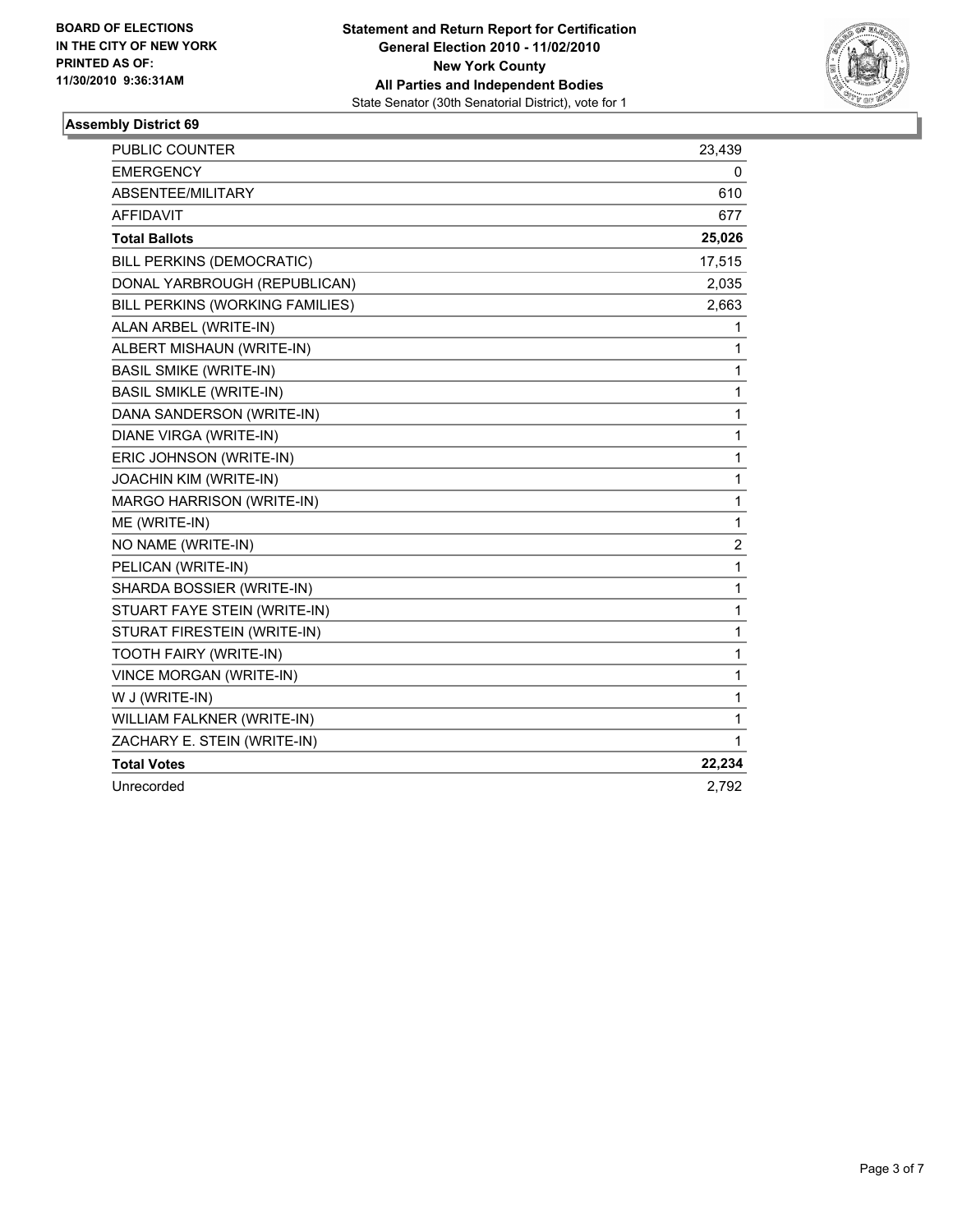

| PUBLIC COUNTER                              | 21,857 |
|---------------------------------------------|--------|
| <b>EMERGENCY</b>                            | 2      |
| ABSENTEE/MILITARY                           | 328    |
| AFFIDAVIT                                   | 794    |
| <b>Total Ballots</b>                        | 23,021 |
| BILL PERKINS (DEMOCRATIC)                   | 18,562 |
| DONAL YARBROUGH (REPUBLICAN)                | 819    |
| BILL PERKINS (WORKING FAMILIES)             | 1,264  |
| A. JOHNSON (WRITE-IN)                       | 1      |
| ADRIANO ESPULLA (WRITE-IN)                  | 1      |
| <b>BASIL SMIKLE (WRITE-IN)</b>              | 4      |
| <b>BASIL SMILKE (WRITE-IN)</b>              | 1      |
| BRIAN S ADJO (WRITE-IN)                     | 1      |
| EVA MASCUVITZ (WRITE-IN)                    | 1      |
| FR BENEDICT GROESHELL (WRITE-IN)            | 1      |
| JANE BOGART (WRITE-IN)                      | 1      |
| JO-BLOW (WRITE-IN)                          | 1      |
| JOSEPH SHAREN (WRITE-IN)                    | 1      |
| JOSEPH SHARON (WRITE-IN)                    | 1      |
| LORD JESUS CHRIST THE SON OF GOD (WRITE-IN) | 1      |
| MARY LEFERER (WRITE-IN)                     | 1      |
| ME (WRITE-IN)                               | 1      |
| N/A (WRITE-IN)                              | 1      |
| NO NAME (WRITE-IN)                          | 3      |
| RAPHAEL KIPPER (WRITE-IN)                   | 1      |
| ROBERT CARLERD (WRITE-IN)                   | 1      |
| ROBYN CAUSEY (WRITE-IN)                     | 1      |
| STEPHEN THOMLINSON (WRITE-IN)               | 1      |
| TRACY LARY (WRITE-IN)                       | 1      |
| VICENTE (WRITE-IN)                          | 1      |
| <b>VINCE MORGAN (WRITE-IN)</b>              | 1      |
| <b>Total Votes</b>                          | 20,673 |
| Unrecorded                                  | 2,348  |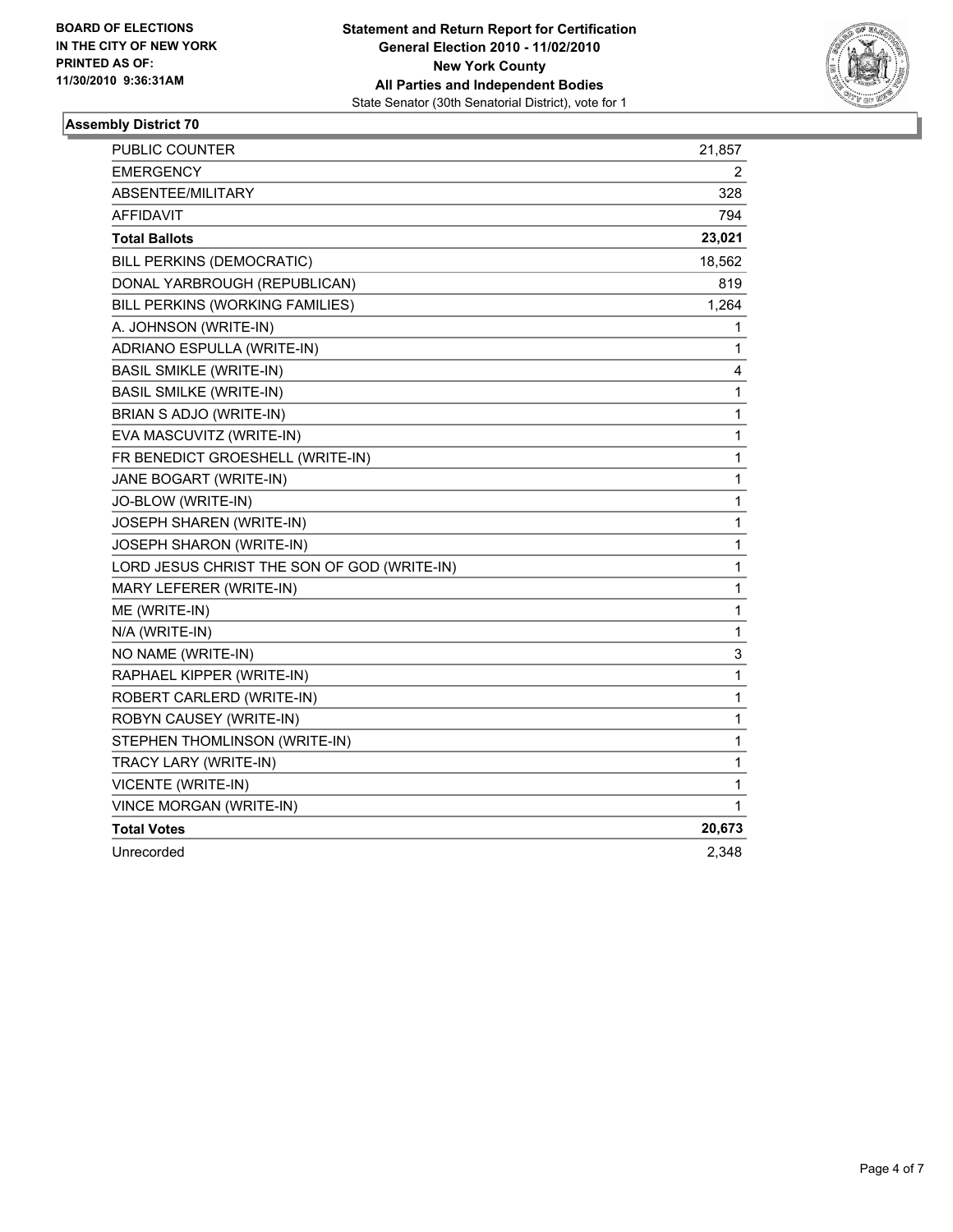

| <b>PUBLIC COUNTER</b>             | 9,221          |
|-----------------------------------|----------------|
| <b>EMERGENCY</b>                  | 0              |
| <b>ABSENTEE/MILITARY</b>          | 131            |
| <b>AFFIDAVIT</b>                  | 268            |
| <b>Total Ballots</b>              | 9,631          |
| BILL PERKINS (DEMOCRATIC)         | 7,833          |
| DONAL YARBROUGH (REPUBLICAN)      | 269            |
| BILL PERKINS (WORKING FAMILIES)   | 438            |
| ADAM CLAYTON POWELL IV (WRITE-IN) | 1              |
| ADAM M BENDITSKY (WRITE-IN)       | $\overline{2}$ |
| ANDI WEISS (WRITE-IN)             | 1              |
| <b>BASIL SMIKLE (WRITE-IN)</b>    | 1              |
| CHARLES BARRON (WRITE-IN)         | 1              |
| MICKEY MOUSE (WRITE-IN)           | 2              |
| NEER ASHERIE (WRITE-IN)           | 1              |
| NO ONE (WRITE-IN)                 | 1              |
| NOT PERKINS (WRITE-IN)            | $\overline{2}$ |
| VOID (WRITE-IN)                   | 1              |
| <b>Total Votes</b>                | 8,553          |
| Unrecorded                        | 1,078          |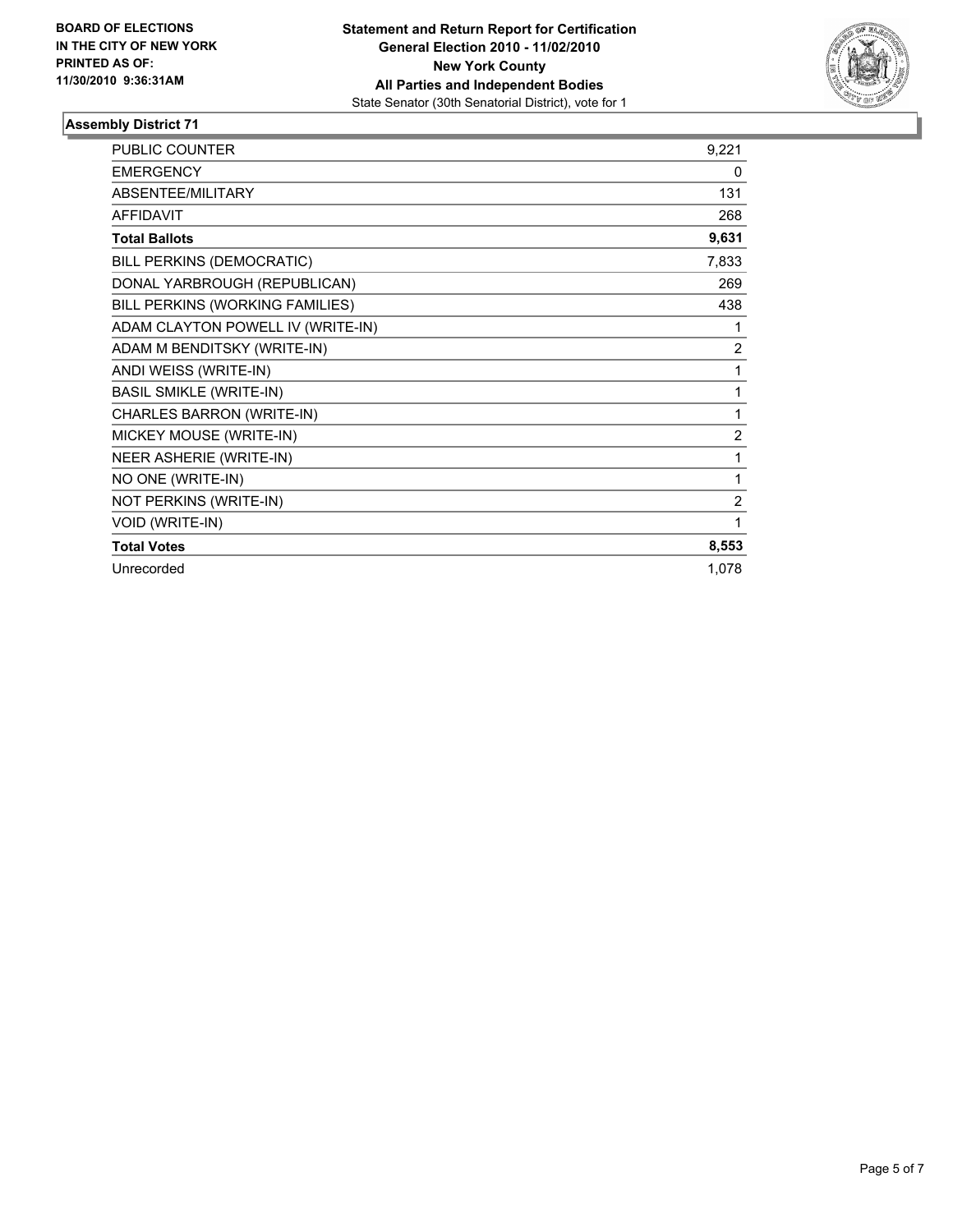

#### **Total for State Senator (30th Senatorial District) - New York County**

| <b>PUBLIC COUNTER</b>                       | 64,509 |
|---------------------------------------------|--------|
| <b>EMERGENCY</b>                            | 2      |
| ABSENTEE/MILITARY                           | 1,264  |
| AFFIDAVIT                                   | 2,080  |
| <b>Total Ballots</b>                        | 68,259 |
| BILL PERKINS (DEMOCRATIC)                   | 51,784 |
| DONAL YARBROUGH (REPUBLICAN)                | 3,795  |
| BILL PERKINS (WORKING FAMILIES)             | 5,009  |
| A. JOHNSON (WRITE-IN)                       | 1      |
| ADAM CLAYTON POWELL IV (WRITE-IN)           | 1      |
| ADAM M BENDITSKY (WRITE-IN)                 | 2      |
| ADRIANO ESPULLA (WRITE-IN)                  | 1      |
| ALAN ARBEL (WRITE-IN)                       | 1      |
| ALBERT MISHAUN (WRITE-IN)                   | 1      |
| ANDI WEISS (WRITE-IN)                       | 1      |
| <b>BASIL SMIKE (WRITE-IN)</b>               | 1      |
| <b>BASIL SMIKLE (WRITE-IN)</b>              | 8      |
| <b>BASIL SMILKE (WRITE-IN)</b>              | 1      |
| BRIAN S ADJO (WRITE-IN)                     | 1      |
| CHARLES BARRON (WRITE-IN)                   | 1      |
| DANA SANDERSON (WRITE-IN)                   | 1      |
| DIANE VIRGA (WRITE-IN)                      | 1      |
| ERIC JOHNSON (WRITE-IN)                     | 1      |
| EVA MASCUVITZ (WRITE-IN)                    | 1      |
| FR BENEDICT GROESHELL (WRITE-IN)            | 1      |
| JANE BOGART (WRITE-IN)                      | 1      |
| JOACHIN KIM (WRITE-IN)                      | 1      |
| JO-BLOW (WRITE-IN)                          | 1      |
| JOSEPH SHAREN (WRITE-IN)                    | 1      |
| <b>JOSEPH SHARON (WRITE-IN)</b>             | 1      |
| KATHERINE SPAULDING (WRITE-IN)              | 1      |
| KRISTINA EXLINE MANSON (WRITE-IN)           | 1      |
| LORD JESUS CHRIST THE SON OF GOD (WRITE-IN) | 1      |
| MARGO HARRISON (WRITE-IN)                   | 1      |
| MARTIN BLAKE (WRITE-IN)                     | 1      |
| MARY LEFERER (WRITE-IN)                     | 1      |
| ME (WRITE-IN)                               | 2      |
| MICKEY MOUSE (WRITE-IN)                     | 2      |
| N/A (WRITE-IN)                              | 1      |
| NEER ASHERIE (WRITE-IN)                     | 1      |
| NO NAME (WRITE-IN)                          | 7      |
| NO ONE (WRITE-IN)                           | 1      |
| NONE (WRITE-IN)                             | 1      |
| NOT PERKINS (WRITE-IN)                      | 2      |
| PELICAN (WRITE-IN)                          | 1      |
| RAPHAEL KIPPER (WRITE-IN)                   | 1      |